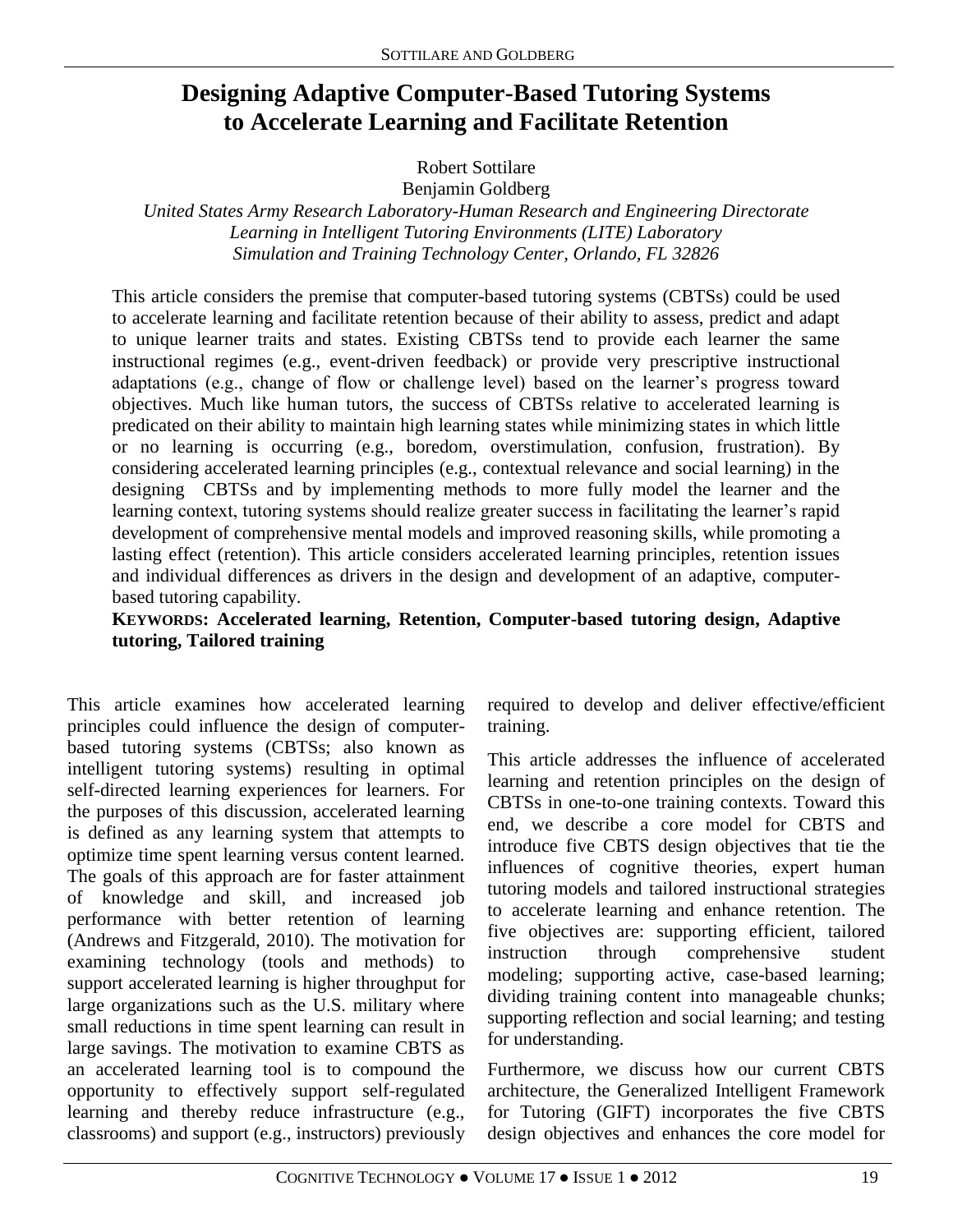CBTS. Finally, we provide recommendations for future CBTS research and development to support accelerated learning and retention objectives for individuals and teams.

#### **Core Model of CBTSs**

Before discussing the use of CBTS to accelerate learning, some common definitions for the functions of a CBTS are needed. Figure 1 illustrates a functional model of an adaptive individual tutoring system (Sottilare, 2010) which was derived from Beck, Stern and Haugsjaa's (1996) tutoring model.

As in most CBTS, the major components include a student model (also known as a learner, trainee or user model), an expert model, domain knowledge (including instructional content, questions, hints and misconceptions), a pedagogical module and a communication module. The student model contains information about the student's current performance (as determined by pedagogical agents and a set of

standards), the student's domain competency (e.g., novice or expert), and sensor data (physiological and/or behavioral measures) used to ascertain the student's cognitive and affective states.

The expert model (also known as the ideal student model) contains standards to measure the progress of the student in the training domain as defined by the domain knowledge. The domain knowledge includes instructional content, problems, misconceptions, challenge levels and options for feedback. The pedagogical module assesses the student's progress based on interactions with the instructional content. It uses this information to determine which instructional strategies (e.g., direction, support, questioning, changing challenge level or pace of instruction) to employ during the training session. The communication module is the student's interface with the CBTS and includes devices for sensory interaction and data input (e.g., visual display, speakers, computer mouse, haptic devices for touch, keyboard for input) to present instruction, allow



*Figure 1***. Adaptive Tutoring Model (Sottilare, 2010)**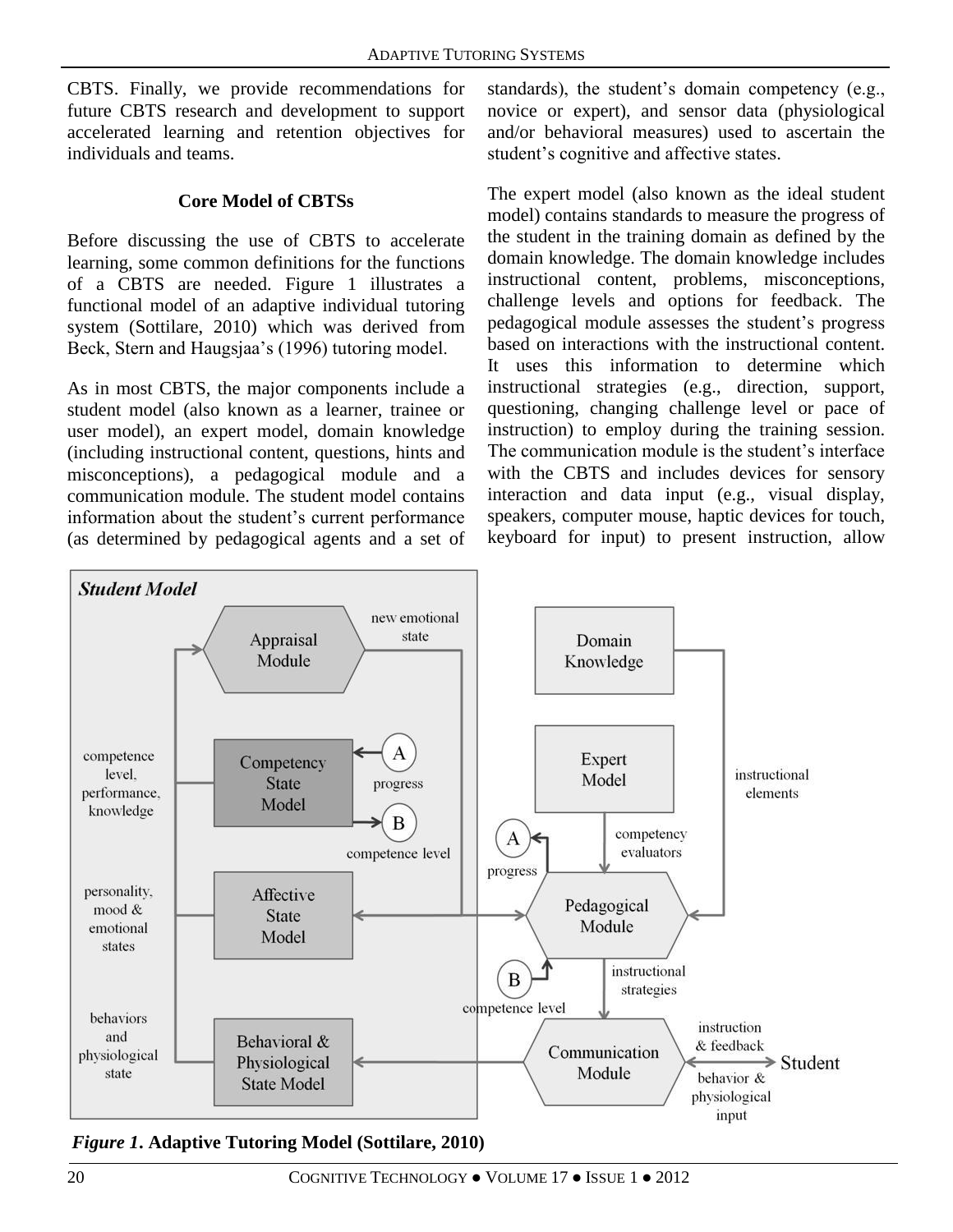interaction and provide feedback to the student. This article considers the design and interactivity of tutor components in supporting accelerated learning and facilitating retention.

CBTSs could, and we believe should, be designed for efficiency to support accelerated learning, but should not ignore the need to challenge the student in the interest of maintaining motivational level and facilitating retention of knowledge and skills. In other words, their design should maximize high states of learning (e.g., acquisition of knowledge, understanding and application of concepts) while minimizing/eliminating states where little or no learning is occurring (e.g., boredom, overstimulation, confusion, frustration). It is undesirable to totally eliminate frustration since some difficulty in learning can maintain challenge levels and aid retention (Bjork, 1994). In order to optimize learning efficiency, a CBTS must be capable of two critical functions: 1) the ability to sense and model the student's states (e.g., cognitive, affective) and 2) select instructional strategies (e.g., scaffolding) tailored to the student's states/traits and relevant to the learning context.

Sensing and modeling student states are critical to the computer-based tutor's selection of appropriate instructional strategies. Strategy selection is vital in maintaining the student in an optimal flow to accelerate learning. Human tutors do this through observation and intervention (e.g., questioning, supporting, directing) and often their historical knowledge of the student's learning habits. CBTSs would also interact with the student in this way, but additionally they would have the option to use physiological sensing technologies (e.g., electroencephalographs, galvanic skin response sensors and/or interbeat heart rate monitors), behavioral sensors and classifying methods (e.g., clustering techniques, decision trees or Bayesian algorithms) to ascertain their cognitive (e.g., level of engagement) and affective (e.g., emotions, mood) states.

For example, using the training context (where the student is in the training), an eye-tracker (behavioral sensor) and breathing monitor (physiological sensor) along with the student's progress, the tutor can ascertain the probability of a negative learning state

(e.g., confusion, boredom, distraction or frustration). Based on the student's affective and cognitive states, their progress and the learning context, the tutor selects an appropriate instructional strategy and set of problems or cases to be worked, perhaps using a classification method (e.g., Dynamic Bayesian Networks or Partially Observable Markov Decision Processes). The cycle continues as the tutor interacts with the student, senses and classifies the student's states, and determines future instructional strategies.

To illustrate the elements of the core CBTS model, we provide an exemplar highlighting data inputs and interactions within a human-tutoring system. First, instructional material is presented to the student which may or may not elicit an emotional reaction (e.g., anger or frustration). Behavioral sensors (e.g., web camera) can be used to measure six distance measures on the student's face and algorithms can be used to assess the relationship between these facial distances and six universal emotions (sadness, joy, anger, fear, disgust and surprise) (Neji & Ben Ammar, 2007). Changes in the facial distances D1: the opening of the eye; D2: distance between the interior corner of the eye and the eyebrow; D3: opening of the mouth in width; D4: opening of the mouth in height; D5: the distance between the eye and eyebrow; and D6: the distance between the corner of the mouth and the external corner of the eye) are captured and stored in the student model. Emotional states are classified within the student model based on behavioral measures. The student's emotional state is then sent to the pedagogical module and used to influence the selection of tailored strategies (e.g., feedback, motivation, explanation, steering) to be implemented by the tutor.

However, using sensor-driven data along with performance metrics to trigger instructional interventions in a CBTS is not enough. Tailored strategies authored to accelerate and optimize learning outcomes must accommodate the learning sciences theories of cognition, and should be designed around considerations associated with experience, real-time performance and diagnosed states. Based on these variables, CBTS designers must understand how adaptive strategies should be leveraged to assist individuals with their strengths and weaknesses within a given domain.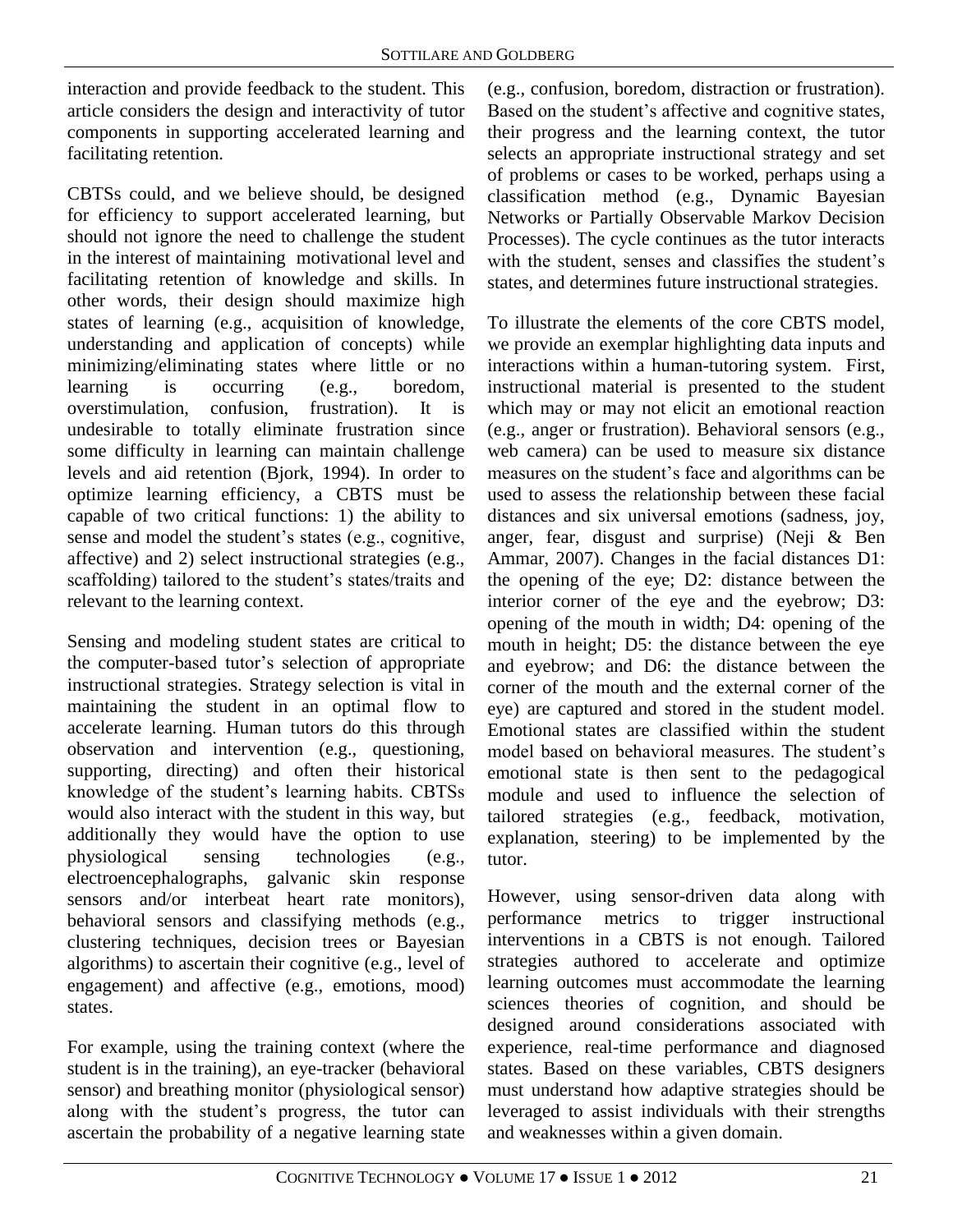*Implications of Cognitive Theories in CBTS Design* Having reviewed the high-level architecture of CBTS, we can consider CBTS design to meet the accelerated learning objectives as derived from cognitive theories on accelerated learning. To this end, we review the fundamentals of the Cognitive Load Theory (CLT), the Cognitive Flexibility Theory (CFT) and the Cognitive Transformation Theory (CTT).

## *Cognitive Load Theory in CBTS Design for Accelerated Learning and Retention*

CLT asserts that information should be presented in a manner that optimizes student performance by allowing instructional designers to manage the limitations of concurrent working memory load during instruction (Sweller, Van Merrienboer, & Paas, 1998). CLT defines three types of cognitive loads: intrinsic, extraneous and germane.

Intrinsic cognitive load pertains to the inherent difficulty (e.g., complexity, vagueness, interactivity) associated with the instructional content and is not controllable by instructional designers (Sweller, Van Merrienboer, & Paas, 1998). For example, an algebra tutor would weigh the difference in intrinsic cognitive load (also known as problem difficulty) between an addition problem and solving a differential equation. While instructional designers cannot control the difficulty associated with a specific problem (e.g., except through changes in the wording of the problem), they can address when to select another problem of greater or lesser inherent difficulty. It will be important for the domain knowledge within a CBTS to include an assessment of problem difficulty within any particular training domain. The pedagogical agent within a tutor would narrow the selection to problems of appropriate difficulty based on the recent and long-term progress of the student in that domain and perhaps related domains. For example, the short-term positive progress of the student might indicate that harder problems are needed to maintain a positive engagement level, but his long-term progress may indicate a slower gradation of increasing problem difficulty based on previous interactions with the tutor. By examining short- and long-term trends, the tutor can manage the student's arousal to maintain him in a "zone of proximal development"

(Vygotsky, 1978; Csikszentmihalyi, 1990). Low arousal/challenge level can result in boredom and high arousal/challenge level can result in confusion or frustration. Defining the segmentation and sequencing of information within the domain knowledge may also be useful in managing intrinsic cognitive load.

Extraneous cognitive load pertains to the way information is presented to students, and can be controlled by instructional designers (Sweller, Van Merrienboer, & Paas, 1998). For example, a history tutor could describe Abraham Lincoln's mannerisms, or the tutor could provide a visual animation of Abraham Lincoln to illustrate his mannerisms. The written media might be more efficient and cheaper to produce, but might be more expensive in terms of extraneous cognitive load. As well, this load is at the expense of germane cognitive load, which facilitates learning.

Germane cognitive load is associated with schema that a student engages that contribute to attaining the domain learning objectives (Sweller, Van Merrienboer, & Paas, 1998). Pedagogical agents in CBTSs are responsible for managing germane cognitive load. The tutor design should account for methods that recognize cognitive load type (intrinsic, extraneous and germane) and minimize extraneous load while maximizing germane cognitive load.

As important as the management of cognitive load is in the design of CBTS, it is also necessary to address the need for flexibility and context in learning. To this end, we explore the Cognitive Flexibility Theory (CFT), which focuses on the nature of learning in complex and ill-defined domains (Spiro, Coulson, Feltovich, & Anderson, 1988).

## *Cognitive Flexibility Theory in CBTS Design for Accelerated Learning and Retention*

CFT stresses the importance of how knowledge representations are constructed by the student so they can easily restructure domain knowledge later to adapt to changing scenarios by rejecting their simplistic understandings (Spiro, Coulson, Feltovich, & Anderson, 1988). CFT is especially applicable for presentation of instructional content by "interactive technology," a category that includes adaptive CBTSs (Jonassen, Ambruso, & Olesen, 1992). The following tenets of CFT may inform the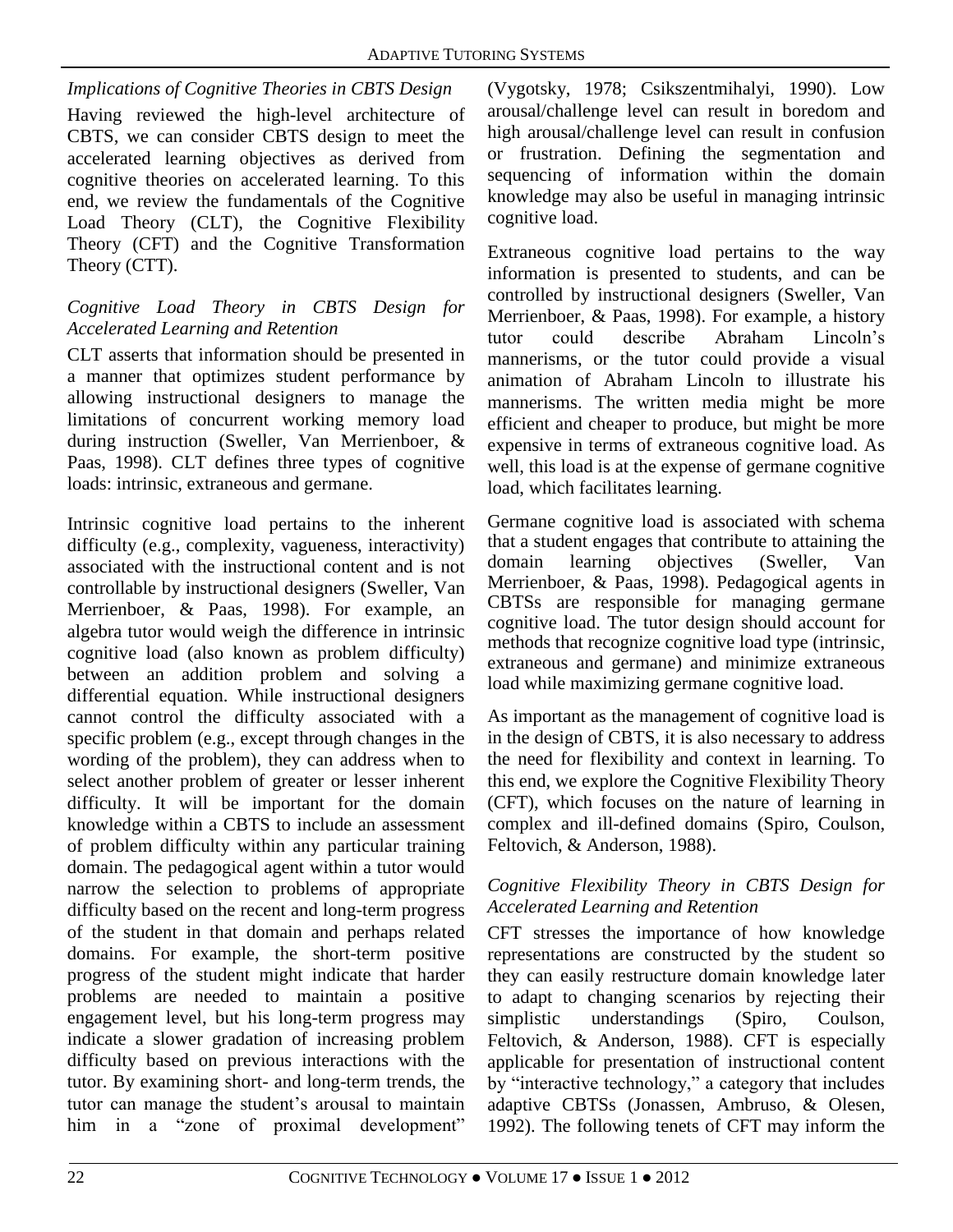design of CBTSs: multiple representations of instructional content; context-dependent knowledge; complex, case-based instruction; and interrelated knowledge representations.

Computer-based tutor design should allow for multiple representations of instructional concepts and learning activities within. While producing multiple representations of content may be an expensive proposition, standards such as the Sharable Content Object Reference Model (SCORM), a collection of standards and specifications for distributed learning applications, would allow the reuse of open source learning content objects to aid in reducing cost. Extensive SCORM-compatible content objects (commercial and open source) are available. In addition, research with artificially-intelligent agents is showing promise in developing content autonomously using data mining techniques via the internet (Gordon, 2010). These techniques can be used to develop narratives to support context-dependent knowledge acquisition and case-based learning. For example, data mining techniques could be used to search the online blogs of experts and extract relevant story lines about their experiences as military commanders and construct a narrative for leadership training.

Design that leverages CFT principles allows instructional content to support learners of varying preferences and mental models. Next, we will explore a theory that supports the building and revision of those mental models to support advances in learning.

# *Cognitive Transformation Theory in CBTS Design for Accelerated Learning and Retention*

The traditional approaches to learning include: 1) defining learning objectives by comparing the student's knowledge and a standard needed for proficiency; 2) providing opportunities for practice; and 3) providing mechanisms for feedback (Klein and Baxter, 2006). This methodology is the foundation for many of the existing CBTSs (e.g., ANDES Tutor - Schulze, Shelby, Treacy, Wintersgill, VanLehn, & Gertner, 2000; PUMP Algebra Tutor - Koedinger, Anderson, Hadley, & Mark, 1997). Cognitive Transformation Theory (CTT) asserts that advanced problem solving on the part of students requires the recognition of flaws in

their existing mental models. CTT links learning objectives to the student's current mental models and promotes processes for shedding flawed mental models for less flawed models through reflection and discovery. CFT and CTT make many of the same assertions. CFT and CTT each try to achieve growth but in different ways. For CFT, the focus is on flexibility and for CTT it is producing a better mental model.

Students may be unwilling to discard a mental model that they are comfortable with in lieu of a new model. A significant challenge exists for CBTSs to be able to help the student evolve their mental model through appropriate practice opportunities and feedback to support the student in discarding/adapting their existing flawed model to reach higher levels of understanding (Klein and Baxter, 2006). Understanding the student's states, managing their cognitive load and tailoring their experience are vital to selecting optimal strategies for learning.

It is also important to understand and define desired accelerated learning and retention outcomes to focus tutor design. The next section reviews CBTS approaches to tailored instruction, optimizing challenge and flow and balancing learning and retention strategies. All of these design approaches have potential to influence accelerated learning outcomes.

## *The Influence of Desired Accelerated Learning Outcomes on Tutor Design*

In this section, design considerations for CBTSs in regards to accelerated learning outcomes are discussed including enhanced proficiency, performance and retention. Hoffman, Feltovich, Fiore, Klein, and Andrews (2009) state that proficiency, as a degree of competence, is a critical prerequisite to performance in complex work contexts. The terms novice, journeyman and expert are often used to describe the proficiency levels of students. It is critical that the tutor (human or computer-based) understand the student's level of proficiency in the domain being trained so appropriate decisions can be made about the presentation of content and instructional flow (Csikszentmihalyi, 1990). Hoffman and Feltovich (2010) posed the challenges of "rapidizing" training,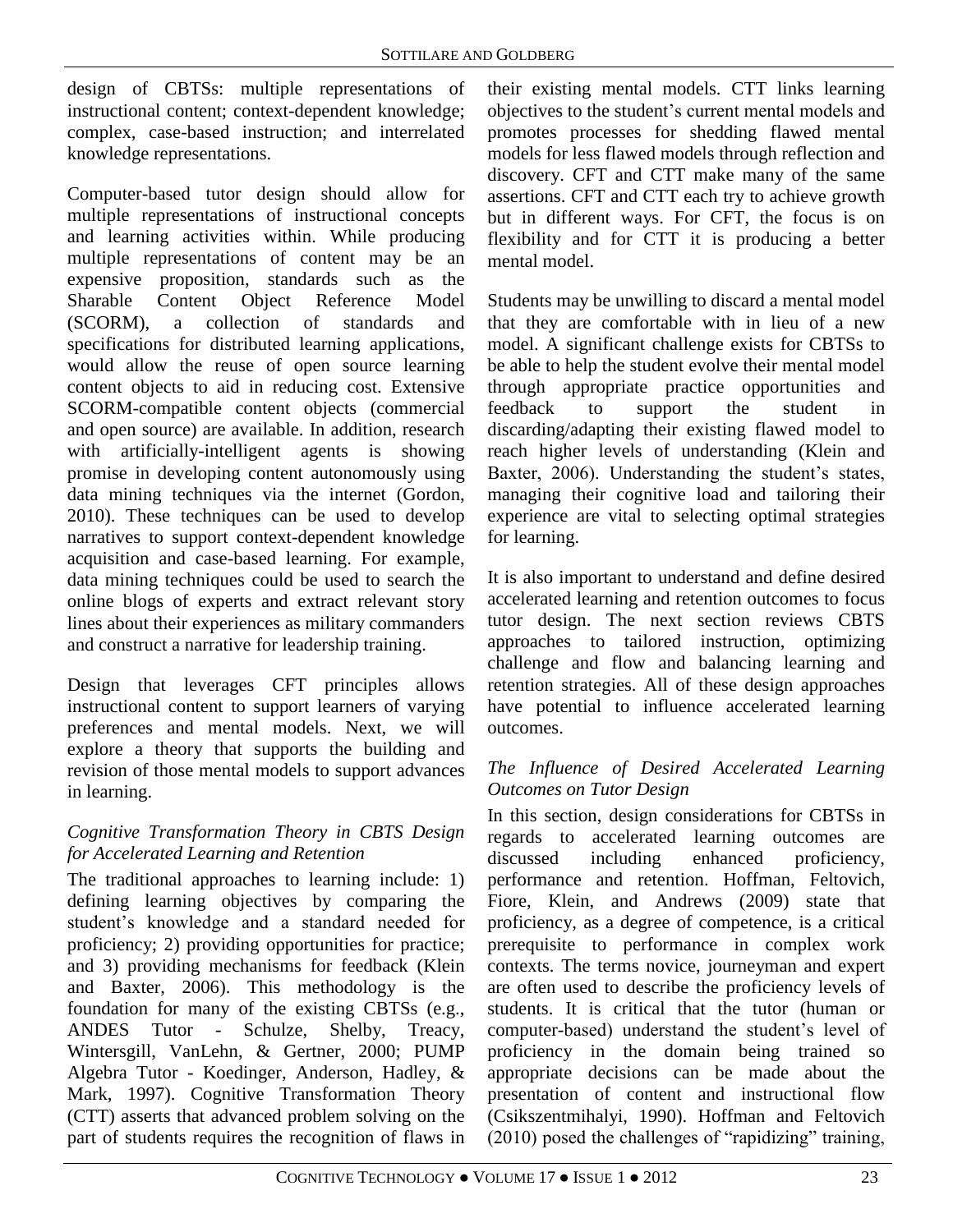accelerating proficiency and improving retention. To enhance efficiency, proficiency and retention, we considered the following approaches for the design of CBTSs: tailoring instruction to individuals of differing proficiency and motivation levels; optimizing the flow of instruction based on changes to the student's state; and balanced learningretention strategies.

Campbell (1990) noted that individual differences in performance are a function of declarative knowledge, procedural knowledge, skill and motivation. The premise behind adaptive tutoring is to maintain the student in a "zone of proximal development" (Vygotsky, 1978) or a state of "ready to learn" where the flow and challenge level of instruction is appropriate to the student (Csikszentmihalyi, 1990; Murray, & Arroyo, 2003). By selecting instructional strategies that are marginally above the student's competency level, we can maintain their engagement level and their motivation to learn more challenging concepts. This has the potential to accelerate learning by minimizing the amount of time spent in a "low or no" learning state (e.g., boredom resulting from concepts perceived to be little or no challenge and confusion or frustration resulting from content that is at a significantly higher challenge level than their current capabilities).

Accelerating the acquisition of declarative and procedural knowledge could affect skill acquisition, motivation and retention in both positive and negative ways. On the positive side, more efficient acquisition of knowledge would allow for more time focused on skill development (sometimes called enrichment). Maintaining a "high" learning state minimizes boredom, confusion and frustration which would likely result in higher motivation/ commitment. On the negative side, rapid acceleration of learning could reduce opportunities for practice in increasingly difficult scenarios and thereby reduce opportunities to build expertise and retain knowledge/skills (Hoffman et al., 2009). It could also lead to burnout so the tutor must be sensitive to when and how quickly to accelerate learning.

Furthermore, the motivational aspects of tutoring should not be ignored. "When people have the right

attitudes and commitment, learning automatically follows" (Argyris, 1991). Cordova and Lepper (1996) found that students exposed to motivationally-embellished educational software (Lepper, Woolverton, Mumme, & Gurtneret, 1993) had higher levels of intrinsic motivation. As a result, they became more deeply engaged by the interaction, and learned more in a fixed period of time.

Now that we have reviewed cognitive theories and their general influence on learning outcomes in tutor design, we will move forward in examining some fundamental approaches to accelerating learning through tailored interactions with CBTSs. These fundamental approaches may support more effective and/or efficient learning. In examining these approaches we must keep in mind that efficiency may be traded off for higher value learning (effectiveness). So the fundamental approaches to tailored instruction are meant to capture previous research and set the stage for our five accelerated learning design objectives.

#### *Approaches to Accelerating Learning through Tailored Instruction in CBTSs*

The need for tailored instruction fusing CBTSs is well documented (Woolf, 2010; Loll, Pinkwart, Scheuer, & McLaren 2009). A fundamental premise of CBTSs is that information about the student can be used to modify the presentation of information so that learning progresses efficiently (Johnson & Taatgen, 2005). Individualized guidance, assessment and feedback require an adequate model of the student's knowledge and skill, proficiency, progress, errors and misconceptions (Foster & Fletcher, 2003). These modeled student characteristics will be the primary determining factor for the specific tailoring approach executed in the learning experience.

The influence of motivation and affect on learning is also well-known (Picard, 2006; Heylen, Nijholt, Akker, & Vissers, 2003; Linnenbrink & Pintrich, 2002), but student models are still insufficiently robust to support tailored instruction that account for the student's motivational and affective states. Student models in CBTSs are largely built from dynamic sources (data that change during instruction) and static sources (historical data) (Neji & Ben Ammar, 2007; D'Mello, Craig, Sullins, &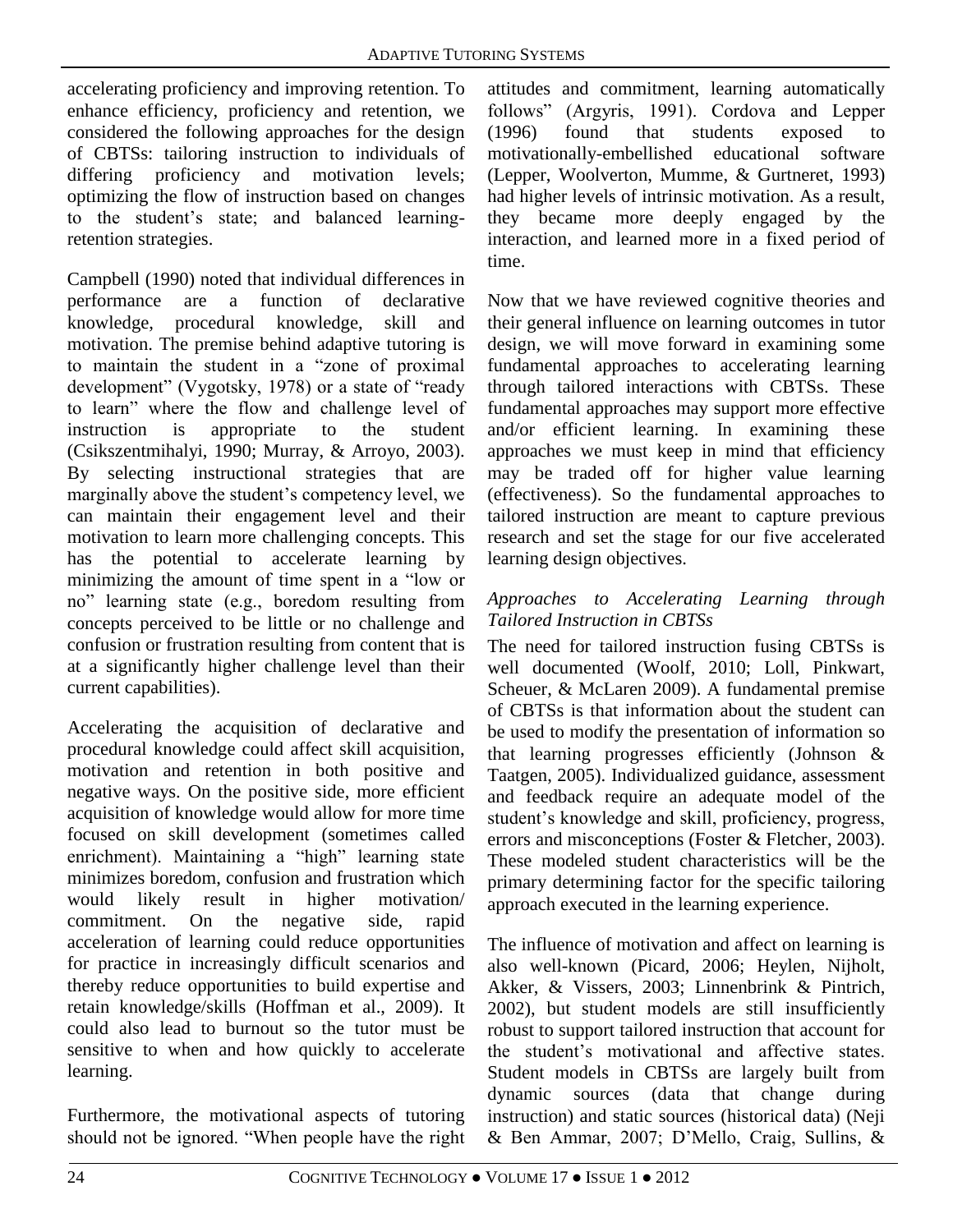Graesser, 2006; Picard et al., 2004; Murray & Arroyo, 2003). Dynamic data include physiological data (e.g., heart rate) and behavioral data (e.g., gesture) gathered from sensing technologies in nearreal-time on a periodic basis (e.g., 20 measurements per second) and in-situ self-report data (e.g., reflections, preferences, feelings). Static data is only static in that it includes data that is unlikely to change during a single instructional session. Examples of static data include demographics, historical self-report data (e.g., preferences, goalorientation, etc.), past performance, domain competencies and personality data that only change infrequently or not at all. Static data are normally stored in a learning management system (LMS) or other database format and are updated upon the completion of a lesson. Together dynamic and static data are used to classify student states (e.g., cognitive, affective). Combining sensing techniques (physiological and behavioral) might increase the accuracy of classification, but care should be taken to select techniques that are unobtrusive to minimize disruption to the learning process. It is important that sensing techniques are minimally distracting, do not detract from learning, and do not promote discomfort or frustration other than "desirable difficulties" needed to set learning.

The examples that follow illustrate the varying degree of tailoring implemented through student modeling in CBTSs. As noted above, tailoring is one strategy to enhance the efficiency of tutors and thereby accelerate learning, but it could also be used to make decisions about the challenge level of scenarios and thereby improve retention. One such example is the Parent and Child Tutor, a CBTS that provides personalized coaching strategies for parents who in turn tutor their children (Lahart, Kelly, & Tangney, 2007a). The tutor facilitates parents' learning by providing recommendations to promote positive emotional states in their children through the use of a set of 52 domain-independent tutoring rules based on four emotions (fear, anger, sadness and joy) observed in the children being tutored (Lahart, Kelly, & Tangney, 2007b). While this approach is adaptive, it is very prescriptive and does not account for the complexity of other variables (e.g., engagement, motivation) that can influence learning.

In another approach, Beal and Qu (2007) used student interaction data (e.g., mouse movement, control selection rates, hint requests) to model engagement, transient shifts in attention, cognitive effort and emotions associated with learning during CBTS sessions. The model, which included a Dynamic Bayesian Network, predicted student performance on a post-test of math achievement in instances where the pre-test performance did not. Being able to predict future performance (e.g., at, below or above expectations) allows the CBTS to formulate appropriate instructional strategies. For instance, if the network predicted low performance, it could assess contributing factors for low performance based on the context, cognitive state (e.g., engagement level) and the affective state (e.g., motivational level) and then adapt the content to provide a review of key concepts (e.g., flow change or remediation strategy), provide feedback to positively affect motivation (e.g., supportive encouragement) or guide an opportunity for reflection (ala CTT).

The ability of the CBTS to recognize engagement and predict performance will enhance the ability of tutors to keep students in high learning states and perhaps make accelerated learning possible. D'Mello, Craig , Sullins and Graesser (2006) and D'Mello and Graesser (2007) used the student's conversation patterns to classify one of three affective states (confusion, 'eureka,' frustration). Based on the student's classified affective state and the instructional context, the tutor provided appropriate feedback, pumps, hints and assertions to influence student's motivation and engagement.

Finally, we include physiological sensing techniques that aid in modeling cognitive and affective states that allow selection of appropriate instructional strategies and thereby influence learning and retention. The effectiveness of this physiological modeling approach is limited and is prone to error due to noisy data produced by the sensors (Ward  $\&$ Marsden, 2003). For example, Blanchard, Chalfoun and Frasson (2007) developed a predictive model incorporating multiple physiological sensors for determining cognitive workload and emotional response to stimuli. Electroencephalography, galvanic-skin response, skin temperature, respiration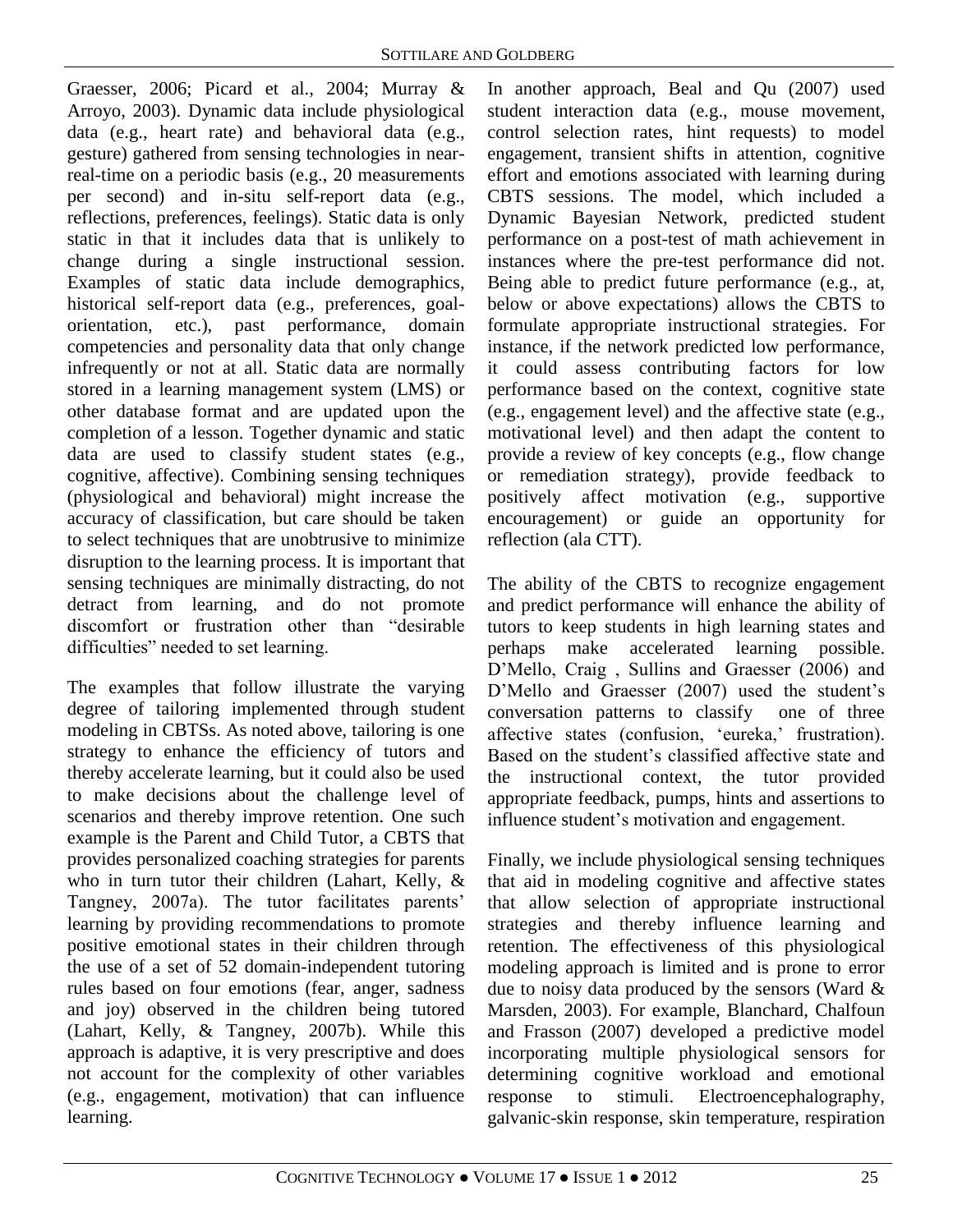rate, heart rate and facial feature tracking were used to provide a multimodal modeling approach to observe correlations among physiological markers as a response to environmental stimulus. Blanchard et al. (2007) found predictive inaccuracies in the resulting models due to the oversimplification of physiological data. Methodologies are needed that can support the real-time (or near-real-time) assessment of physiological data and its indication of transient affective and cognitive states.

We have reviewed the potential influence of tailoring instruction, various methods of sensing, assessing and tailoring instruction. Now, it is time to examine recent approaches to optimizing challenge level and flow and their influence on learning outcomes.

# *Approaches to Optimizing Challenge and Flow in CBTS*

Significant emphasis should be placed on balancing the student's proficiency with the challenge level of instruction to maintain motivation and to avoid longterm states of confusion, frustration, overstimulation and boredom (Csikszentmihalyi, 1990; Murray & Arroyo, 2003). Sessink, Beeftink, Tramper and Hartog (2007) asserted that "most traditional learning material targets the 'average student', and is suboptimal for students who lack certain prior knowledge, or students who have already attained some of the course objectives." To support learning, comprehension and remembering, Bjork (1994) advocates manipulations within the instruction that introduce "desirable difficulties" for the student. Examples include, but are not limited to: varying the conditions of learning; providing "contextual interference" during learning; distributing or spacing study or practice sessions; and using tests as learning events.

Introducing difficulties during instruction has the added benefit of focusing the student's attention. Yun, Shastri, Pavlidis and Deng (2009) demonstrated the interpretation of a thermal camera, StressCam, to estimate student stress levels. They altered the difficulty levels of game play for students based on singular input from StressCam, which monitored heat dissipation in the forehead. Since stress levels are related to increased blood flow and higher blood flow equates to more heat, StressCam passively and continuously senses and interprets thermal images as stress states. Using this type of closed-loop system allowed for adaptation of the challenge level of the game. Challenge level could be lowered when stress was too high to support effective learning and increased to avoid boredom, thereby maintaining the student in a zone of proximal development.

Not only is there a need for optimizing challenge and flow, there is also a need for a balanced approach to learning and retention. Accelerating learning (short term) may be at odds with retention objectives (longer term) as discussed below.

# *Approaches to Balanced Learning-Retention Strategies in CBTS*

While it is important to develop instructional strategies to accelerate learning, it is equally important to consider how the design of CBTSs will facilitate retention. "Retention of knowledge and skill is better when material at the time of acquisition is processed deeply, embellished, and connected to, and integrated with other knowledge" (Hoffman & Feltovich, 2010). To facilitate retention, a CBTS will have to take into account a long-term view of the student. Most tutoring systems today are focused mainly on progress in a single domain of instruction and fail to address long-term student modeling. To achieve this, tutors will need to be integrated with an LMS to support even a career-long learning capability and address retention as well as the acquisition of knowledge and skills.

Since retention of knowledge and skills is highly dependent on the opportunity to practice, CBTS capabilities should include a service-oriented architecture. The service-oriented architecture approach would allow for access to tutoring any place and anytime. The tutoring capability should also include a program of spaced repetition (also known as spaced rehearsal). This technique facilitates retention by gradually increasing intervals of time between each subsequent review of previously learned content (Baddeley, 1990; Spitzer, 1939). Finally, the authors advocate incorporation of Bjork's (1994) "desirable difficulties" into the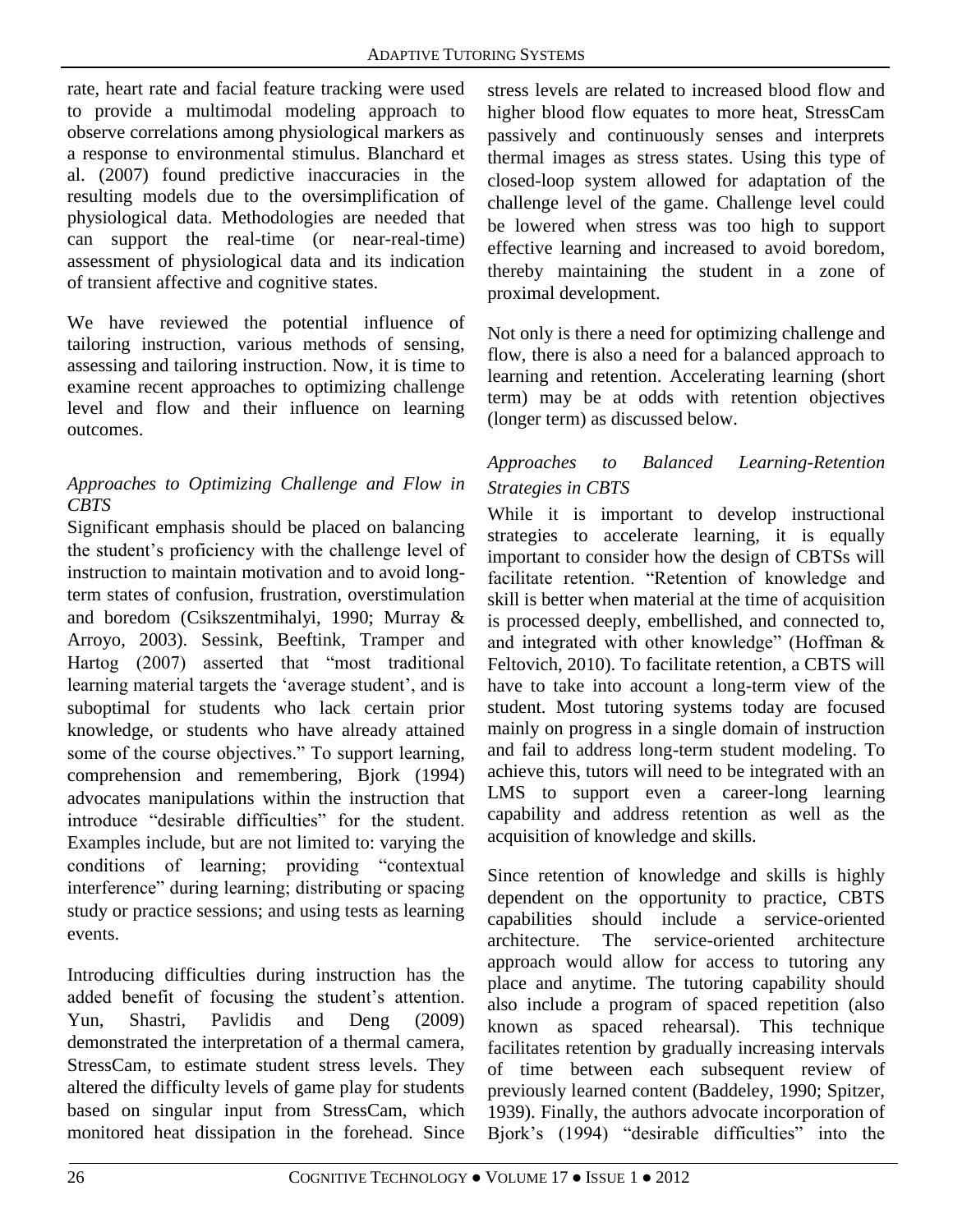

*Figure 2***. Generalized Intelligent Framework for Tutoring (GIFT)**

domain knowledge of any CBTS. This incorporates the inclusion of learning experiences that makes initial learning difficult but makes recall and application of facts easier at later instances.

Having reviewed current approaches to tailoring instruction, optimizing challenge and flow, and balancing learning and retention strategies, we now focus on tying accelerated learning principles and learning theories to our proposed CBTS design objectives. Along the way, we will also discuss how our evolving design of GIFT supports these CBTS design objectives.

## *Accelerated Learning Principles and Their Influence On Tutoring Design*

The connection between learning theories (e.g., CLT, CFT, CTT) and the integration of accelerated learning principles has been noted above. Now, we discuss the connection between accelerated learning principles and effective scenario-based tutoring

design as described in the GIFT. The benefits of scenario-based training include the opportunity to practice tasks in relevant environments, to apply knowledge and to be exposed to scenarios of varying levels of challenge and complexity. According to Hoffman and Feltovich (2010) effective scenariobased training includes scenarios that are challenging and novel to the student as described by the CFT and the CTT. The challenge level and novelty of any scenario is highly dependent on the competency level of the student and further highlights the need for student modeling and tailored strategies in tutor design.

In Figure 2, GIFT elements and interactions are highlighted so we might compare and contrast the core CBTS model presented in Figure 1 as a prelude to discussing how GIFT supports the five design objectives put forth in this article. The most significant difference between GIFT and CBTS is the isolation of domain knowledge which provides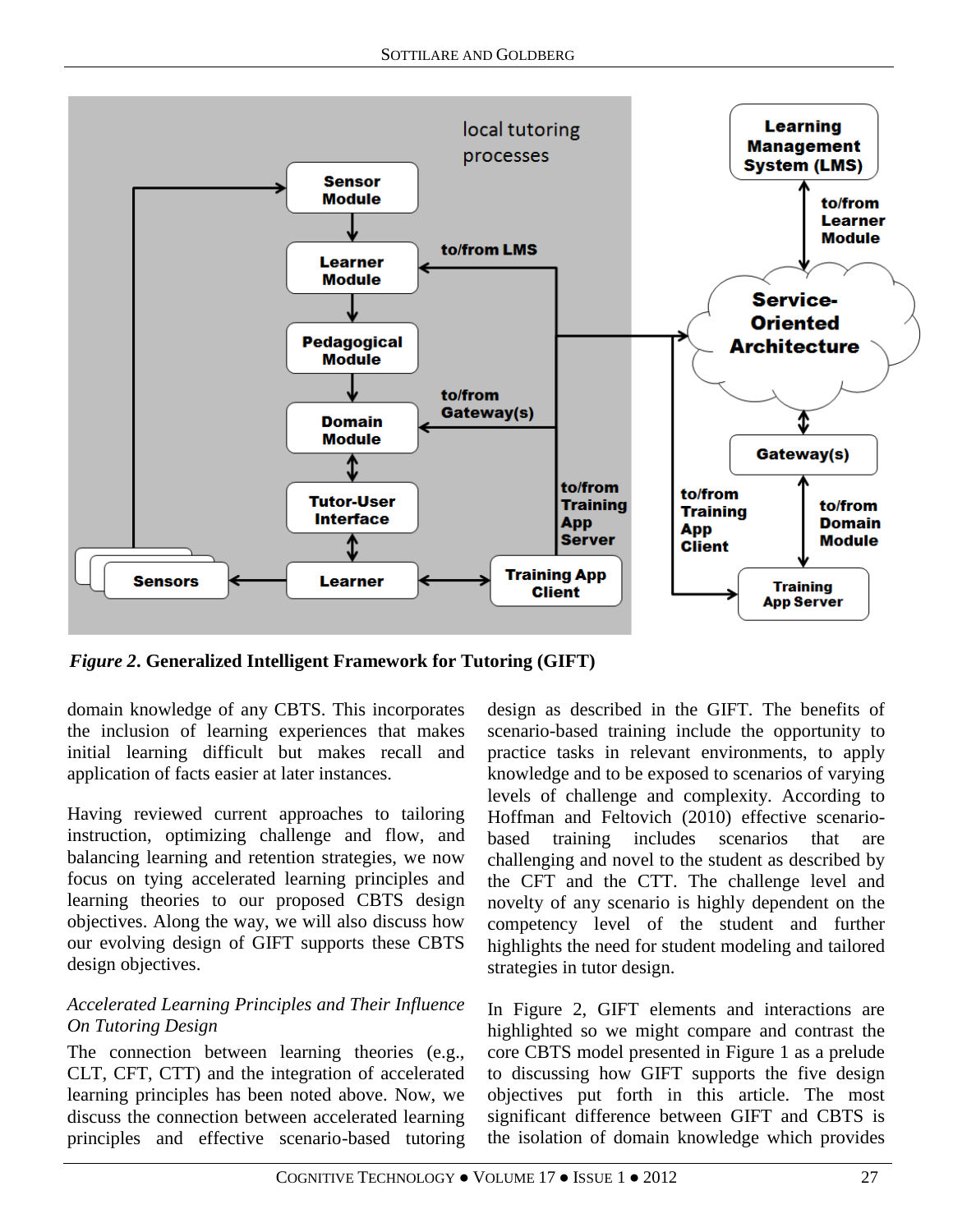the opportunity to maintain other GIFT elements (sensor module, student module and pedagogical module) as domain independent.

In reviewing the literature, some common principles associated with accelerated learning were identified. Common themes included tailoring based on student needs and providing practical, case-based scenarios. Moon, Birchall, Williams and Vrasidas (2005) defined accelerated learning design themes for an elearning system that is highly analogous to the CBTS context reviewed in this article. Below, we discuss five accelerated learning design objectives for CBTS capabilities and how GIFT has been designed to support these objectives.

#### *Design Objective #1: Support Efficient, Tailored Instruction through Comprehensive Student Modeling*

Methodologies for tailoring instruction are well documented (Woolf, 2010; Karagiannidis, Sampson, & Cardinali, 2001; Picard et al., 2004) and center around unique student modeling. According to Wenger (1987), all student models must perform three tasks: (1) the model must gather data from and about the learner; (2) the data must be used to build an interpretation of the learner's state; and (3) the interpretation is used for performing a diagnosis of pedagogical strategies to carry out the presentation of subsequent information.

To this end, many techniques and theories have been applied to modeling student states (e.g., competence, engagement, affect) with varying degrees of success. Examples of tutors with explicit student models include the LISP Tutor (Anderson, 1990), the PUMP Algebra Tutor (Koedinger, 1997), Wayang Outpost (Arroyo, 2004) and AutoTutor (Jackson, Mathews, Lin, Olney, & Graesser, 2003). GIFT, being developed at the U.S. Army Research Laboratory, also contains an explicit student model. GIFT is an authoring system for CBTS, a tutoring technology assessment tool and a communications architecture that is being designed to integrate tutor logic (e.g., trainee models, domain knowledge, pedagogical models), learning management systems and learning resources. The student model in GIFT provides a multi-dimensional view of the student's states and traits. Short- and long-term views of the student's cognitive and affective states, knowledge and

proficiency are included in the student model with the more static views of biographical data and preferences stored in an LMS. The data in the student model is used to inform various predictive techniques (e.g., clustering algorithms, Bayesian networks or Markov Decision Processes) to ascertain the student's state or assess optimal instructional strategies.

Substantial research remains to optimize the structure of the student model to include states and traits that might be generalized across learning contexts and student populations. The student model also contains domain-specific information extracted from the LMS about the student's training performance in various training domains (e.g., bilateral negotiation, casualty care). This information may also be used to inform predictive models or techniques.

The student model in GIFT has been designed to be sufficiently robust to allow the tutor to tailor scenarios to be relevant to the student's own experiences. Student modeling research includes investigation into individual differences that influence accelerated learning and retention. For tutoring systems, states/traits of interest to possibly model include, but are not limited to: engagement, motivation, and affect (personality, mood and emotions).

Unobtrusive behavioral and physiological sensing technologies (D'Mello & Graesser, 2007; Sottilare & Proctor, 2012) are showing great promise in assessing student states (e.g., frustration) that may not always manifest themselves in obvious ways. Multiple sensing methodologies that are integrated with contextual data (e.g., scenario) are showing higher accuracy in classifying cognitive and affective states (Wingrave, Hoffman, LaViola, & Sottilare, 2011), and will improve the appropriateness of instructional strategy selected by the tutor.

#### *Design Objective #2: Support Active, Case-Based Learning*

A CBTS should enable training in practical, not theoretical, contexts in order to tie knowledge acquisition to a relevant real-world scenario or case study. The scenarios/cases should be sufficiently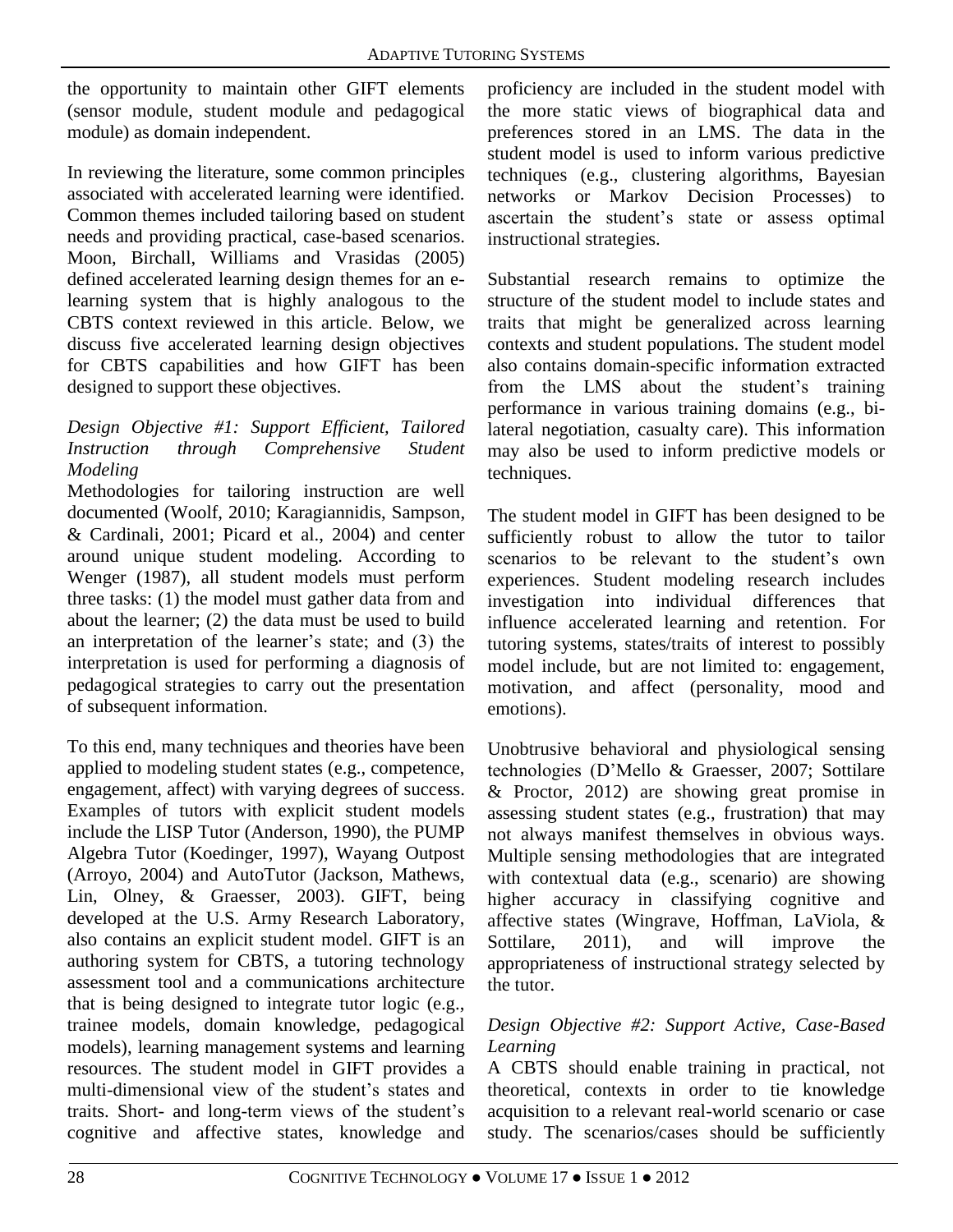complex to challenge students to construct new or adapt old knowledge representations and they should motivate or require the student to actively interact with the scenario. Case studies allow the student to generalize lessons-learned in the case to other contexts and solve problems relevant to the student. This would allow the student to construct knowledge representations based on relevant experiences that may transfer more easily later to an operational context. It might also allow new experiences to motivate the student to shed old knowledge models in favor of newer, more complex models per the CTT.

## *Design Objective #3: Divide Training Content into Manageable Chunks*

Moon et al. (2005) recommend instructional designers divide courses into small "discrete" sections which can stand alone or be used as part of more complex activities when joined with other learning content objects. Whereas novices may be capable of only dealing with a few small chunks of knowledge, more proficient learners are capable of integrating a greater number of chunks (and larger chunks) to construct more complex knowledge representations.

As noted earlier, sharable content objects are the premise behind the SCORM standard. Small "chunks" of instruction offer maximum flexibility in creating new instructional objects from existing objects, and provide flexibility for the student to navigate the instructional material and construct their own unique knowledge representations as advocated by CFT.

# *Design Objective #4: Support Reflection and Social Learning*

Reflection is defined by Boud, Keogh and Walker (1985) as "intellectual and affective activities in which individuals engage to explore their experiences in order to lead to a new understanding and appreciation." Donald Schön (1983) discussed reflective thinking long before Boud et al. (1985) and Epstein and Hundert (2002) highlighted the relationship between competence and reflection in their definition of professional competence: "professional competence is the habitual and judicious use of communication, knowledge, technical skills, clinical reasoning, emotions, values,

and reflection in daily practice for the benefit of the individual and community being served." Reflection during the learning process is valuable in building new understanding of experiences (Boud et al., 1985). Activities typically associated with reflection include personal journals and social learning through small group discussion (Harris, Pereira, & Davidson, 2000). In addition to personal journals, Laurillard, Stratfold, Luckin, Plowman, and Taylor (2000) recommend that the tutor support and guide student reflection. Gouli, Gogoulou, Papanikolaou and Grigoriadou (2006) developed an adaptive framework to support reflection, guiding and tutoring.

In a study of expert human tutors, Lepper and Woolverton (2002) argued that the most effective tutors are themselves reflective. Lepper and Wolverton (2002) included reflective functions for "articulation," "explanation" and "generalization." These are also desirable characteristics for a CBTS. For "articulation," tutors ask students to reflect aloud right after the successful completion of a problem, to help the student understand the concepts and operations used in the problem and to ascertain any misconceptions about the problem. For "explanation," the student is asked to explain their answers and the procedures used in problem solving. Finally, for "generalization," the student is asked how the problem they just solved might relate to other problem spaces to help in transferring knowledge and skills to other domains.

Supporting social learning is also an objective recommended in CBTS design. Social learning is learning that is "influenced by social interactions, interpersonal relations, and communication with others" (Alexander & Murphy, 1998). Social interaction can positively affect the students' sense of belonging and self-efficacy (Richardson & Swan, 2003). Just as an accelerated learning-friendly tutor provides contextually relevant experiences or case studies for the student, it must also provide contextually-relevant meaningful feedback and interaction. Contextual cues of communication are important in creating a feeling of social presence during training (Richardson & Swan, 2003). Care should be taken in the tutor design to insure that interaction between the student and the content, the student and the tutor, and the student and other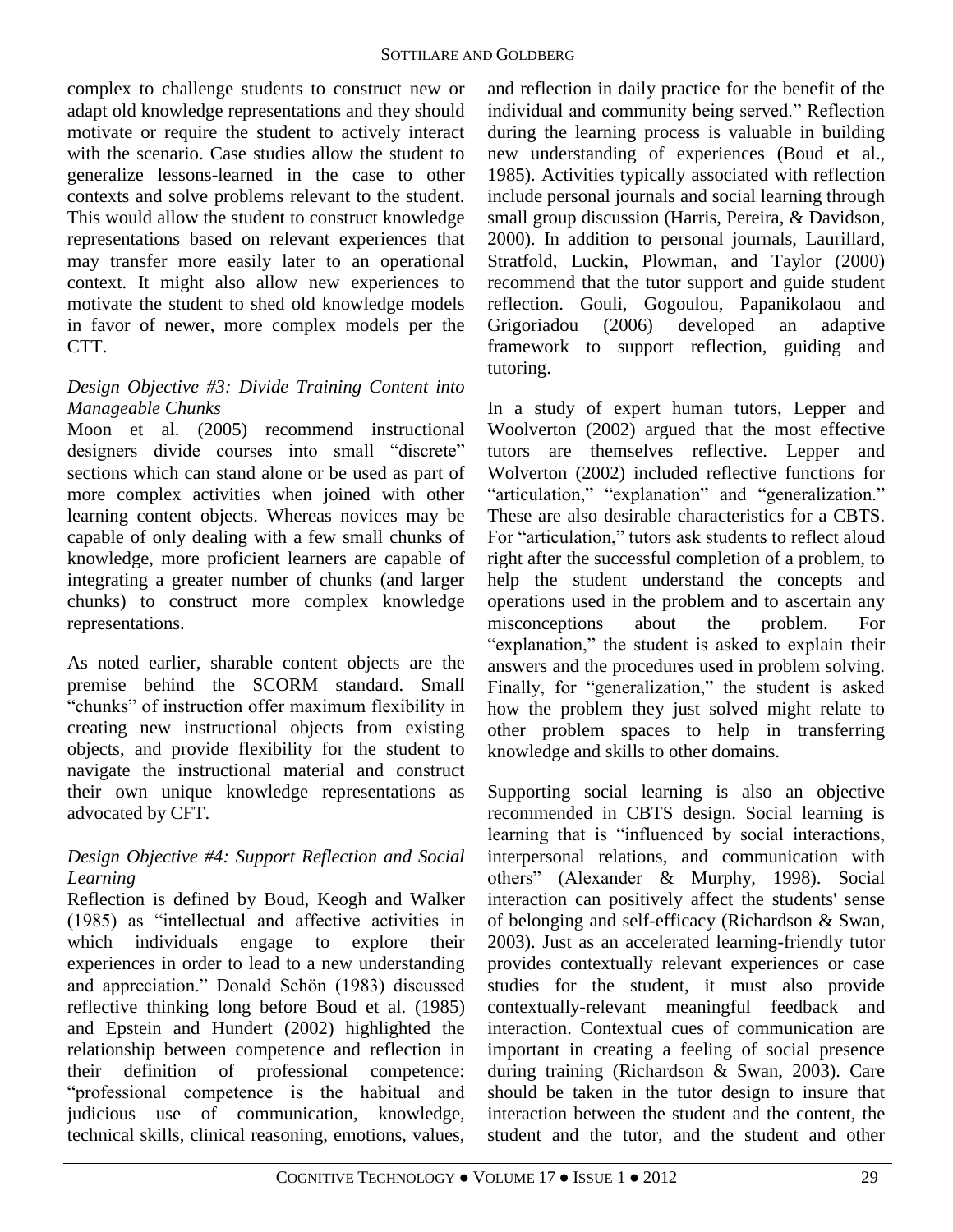students (Vrasidas & Glass, 2002) is enabled to supports reflective and social learning activities in relevant contexts.

## *Design Objective #5: Test for Understanding*

Opportunities to test for understanding during the training experience are also opportunities to learn. The National Research Council (2005) identified an "assessment-centered" approach to learning, which emphasizes the need to provide frequent opportunities to make the student's thinking and learning apparent as a guide for both the tutor and the student during instruction. While testing alone is not a guarantee of future learning success, testing early and often means that the tutor will be able to identify that student has misconceptions about the instructional content early and make adjustments to instructional strategies (e.g., content, flow and challenge level) earlier and avoid wasted time spent later in the instruction on vaguely understood principles or concepts. This design objective is congruent with CTT, which asserts that advanced problem solving requires students to recognize flaws in their existing mental models. Frequent testing promotes the opportunity to assess and shed flawed mental models for less flawed models through reflection and discovery. The best tutors understand common misconceptions in any given training domain and distinguish between significant errors that hamper learning and those that are less consequential (Lepper & Woolverton, 2002; Hoffman, 1998).

# *Recommendations for Future Research*

We present three recommendations for additional research to more deeply integrate accelerated learning principles into CBTS design. The first recommendation revolves around the importance/influence of individual differences within instructional design. There is much in the literature about the need to address individual differences in instructional design. What are lacking are studies to evaluate and validate the individual differences that are substantively important, and the effect size of those individual differences has on learning and retention. Research is needed to examine the portability of individual student modeling and tailored instruction across populations and training domains. Significant work has been done regarding individual and team performance

(Salas, Rosen, Held, & Weissmuller, 2009). Additional research is needed to evaluate the influence of learning styles, personality preferences, individual values, group/organizational values, contextual affect (e.g., frustrated about a reflective exercise), age, gender, cognitive ability level, education level and culture on instructional decisions and ultimately, their influence on accelerating learning and facilitating retention.

Our second recommendation is in the area of instructional strategy selection. Assuming a tailored student model is developed that includes significant influencers/predictors of learning outcomes, the strategies for selecting appropriate instructional changes (e.g., challenge level, flow, questioning, hinting) will need to be optimized for accelerated learning and retention outcomes.

Our third recommendation for future research is to apply the INSPIRE Model (Intelligent, Nurturant, Socratic, Progressive, Indirect, Reflective and Encouraging) of tutoring success (Lepper, Drake, & O'Donnell-Johnson, 1997) to CBTS design and assess its effect size. Based on a long-term study of successful human tutors, INSPIRE integrates several best practices discussed within this article, and may be the most promising model to translate successful human tutoring practice to CBTS.

Our final recommendation is to research and develop a capability to author and evaluate accelerated learning and retention tutoring concepts easily for individual, team, social learning and mobile learning contexts. Today, most CBTSs are one-of-a-kind, handcrafted programs whose components were not designed to be modular or reusable. Integrating existing standards and developing new standards will enhance the capability of researchers to evaluate new accelerated learning concepts. The GIFT concept is being developed to support summative evaluations of CBTS.

# *Conclusions*

We have observed significant correlations between accelerated learning and retention principles and effective CBTS design. Three cognitive theories were reviewed along with their implications for effective tutor design and positive accelerated learning outcomes. To achieve enhanced efficiency,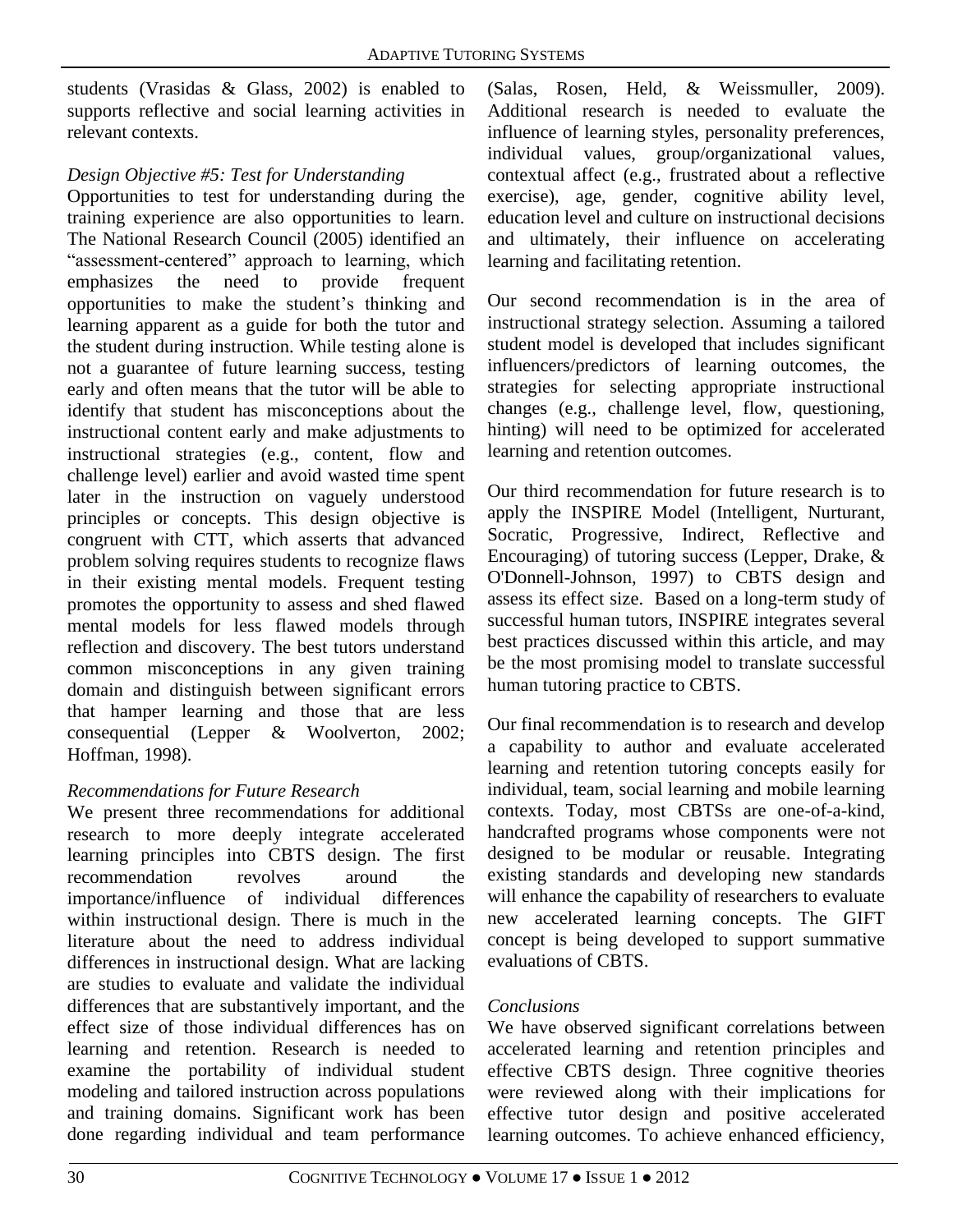proficiency and retention outcomes, the authors also proposed three design approaches focused on 1) tailoring instruction based on individual differences (e.g., proficiency and motivation); 2) optimizing the flow of instruction based on changes in the student's state; and 3) balancing learning and retention strategies within CBTS to maintain high states of learning and sufficient difficulties for students to build their own unique knowledge representations.

Finally, based on the literature, the authors proposed a set of five accelerated learning and retention design objectives for CBTS.

#### **AUTHOR NOTES**

Correspondence regarding this paper should be directed to:

Robert Sottilare, Ph.D.

United States Army Research Laboratory- Human Research and Engineering Directorate, Learning in Intelligent Tutoring Environments (LITE) Laboratory Simulation and Training Technology Center, Orlando, FL 32826

Robert.Sottilare@us.army.mil

#### **REFERENCES**

- Alexander, P.A., & Murphy, P.K. (1998). The research base for APA's Learner-Centered Psychological Principles. In N. Lambert & B.L. McCombs (Eds.), *How students learn: Reforming schools through learner-centered education*. Washington, DC: American Psychological Association.
- Anderson, J. (1990). Analysis of Student Performance with the LISP Tutor. In Frederiksen, N., Glaser, R., Lesgold, A.M. & Shafto, M. (Eds.), *Diagnostic Monitoring of Skill and Knowledge Acquisition* (pp. 27-50). Hillsdale, NJ: Lawrence Erlbaum.
- Andrews, D. & Fitzgerald, P. (2010). *Accelerating learning of competence and increasing longterm learning retention*. Presented at the International Training and Education Conference (ITEC), London, UK, 18-20 May 2010.
- Argyris, C. (1991). Teaching Smart People How to Learn. *Harvard Business Review*, May/June, 99 - 109.
- Arroyo, I.B., Beal, C., Murray, T., Walles, R., & Woolf, B. (2004). Web-Based Intelligent for High Stakes Achievement Tests. In *Proceedings of the 7th International Conference on Intelligent Tutoring*  Systems (pp. 468-477). Berlin, Heidelberg: Springer.
- Baddeley, A. (1990) *Human Memory: Theory and*  Practice. Boston, Massachussetts: Allyn and Bacon.
- Beal, C., & Qu, L. (2007). Relating Machine Estimates of Students' Learning Goals to Learning Outcomes: A DBN Approach. In R. Luckin, K. R. Koedinger, and J. Greer (Eds.), *Artificial intelligence in education: Building technology rich learning contexts that work* (pp. 111-118). Amsterdam: IOS Press.
- Beck, J., Stern, M., & Haugsjaa, E. (1996). *Applications of AI in Education*. ACM Crossroads  $3(1)$ , 11-15.
- Bjork, R. A. (1994). Memory and metamemory considerations in the training of human beings. In J. Metcalfe & A. Shimamura (Eds.), *Metacognition: Knowing about knowing* (pp. 185–205). Cambridge, MA: MIT Press.
- Blanchard, E., Chalfoun, P., & Frasson, C. (2007). Towards advanced learner modeling: Discussion on quasi real-time adaptation with physiological data. In *Proceedings of the 7th IEEE International Conference on Advanced Learning Technologies* (pp.809-813). Montreal, Quebec.
- Boud, D., Keogh, R., & Walker, D. (1985). Promoting reflection in learning: A model. In D. Boud, R. Keogh, & D.Walker (Eds.), *Reflection: Turning experience into learning* (pp. 18-40). London: Kogan Page.
- Campbell, J. P. (1990). Modeling the performance<br>prediction problem in industrial and in industrial organizational psychology. In M. D. Dunnette & L. M. Hough (Eds.), *Handbook of Industrial and Organizational Psychology* (pp. 687-732). Palo Alto, CA: Consulting Psychologists Press, Inc.
- Cordova, D.I., & Lepper, M.R. (1996). Intrinsic motivation and the process of learning:<br>Beneficial effects of contextualization, ets of contextualization,<br>and choice. *Journal of* personalization, and choice. *Journal of Educational Psychology, 88*(4), 715-730.
- Csikszentmihalyi, M. (1990). *Flow: The Psychology of Optimal Experience*. New York, NY: Harper and Row.
- D'Mello, S.K., Craig, S.D., Sullins, J., & Graesser, A.C. (2006). Predicting Affective States expressed through an Emote-Aloud Procedure from AutoTutor's Mixed-Initiative Dialogue. *International Journal of Artificial Intelligence in Education,* 16, 3-28.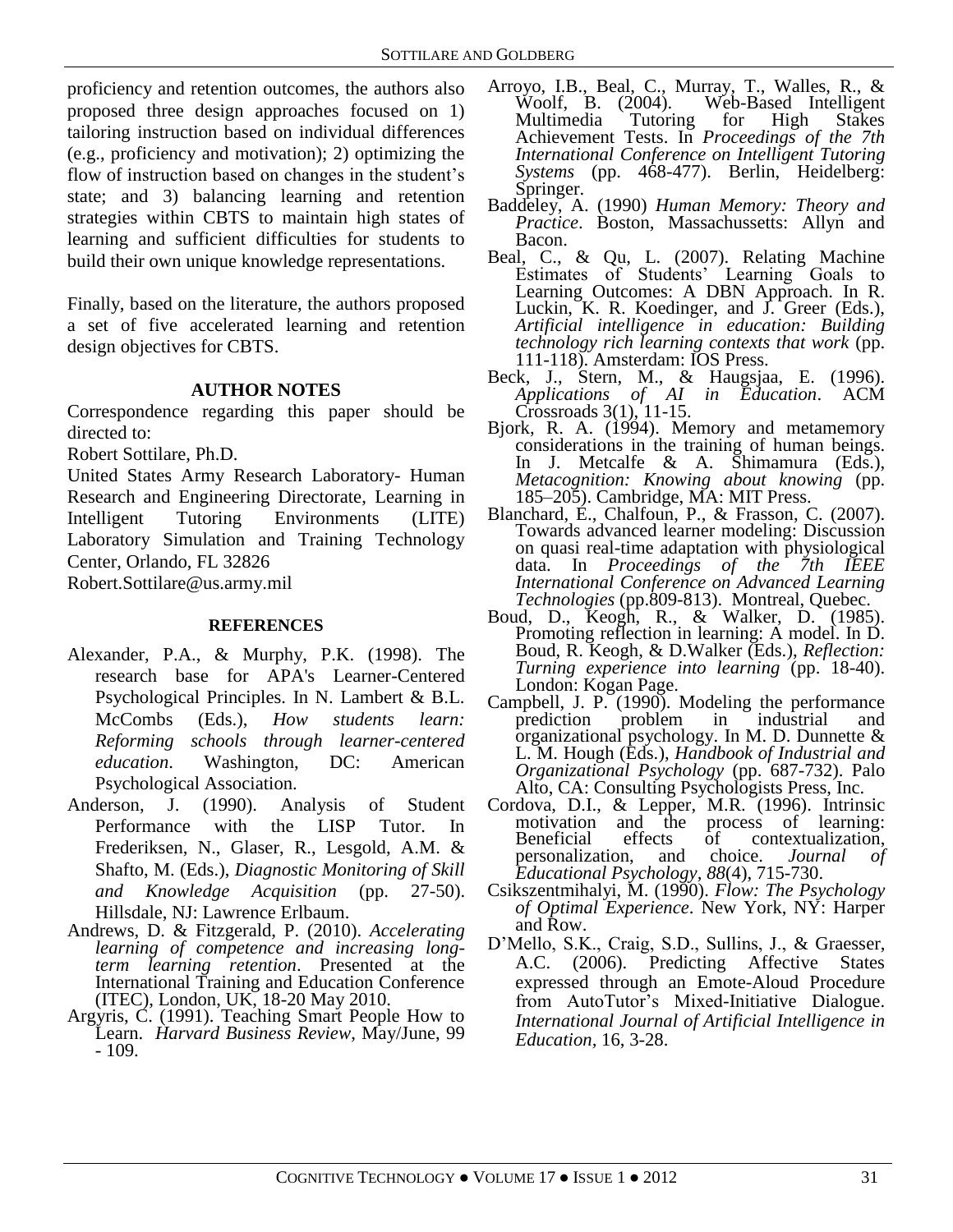- D'Mello, S., & Graesser, A. (2007). Mind and Body: Dialogue and Posture for Affect Detection in Learning Environments. In R. Luckin, K. Koedinger, & J. Greer (Eds.), *Proceedings of the 13th International Conference on Artificial Intelligence in Education* (AIED 2007) (pp 161- 168). Amsterdam, The Netherlands: IOS Press.
- Epstein, R.M., & Hundert, E.M. (2002). Defining and Assessing Professional Competence. *Journal of the American Medical Association*, 287: 226- 235.
- Foster, R., & Fletcher, J. (2003). *Modeling the User for Education, Training, and Performance Aiding*. IDA D-2920. Institute for Defense Analyses.
- Gordon, A. (2010) *Mining Commonsense Knowledge from Personal Stories in Internet Weblogs*. Presented at the First Workshop on Automated Knowledge Base Construction, Grenoble, France, May 17-19, 2010.
- Gouli, E., Gogoulou, A.,Papanikolaou, K.A., & Grigoriadou, M. (2006). An adaptive feedback framework to support reflection, guiding and tutoring. In G. D. Magoulas  $& S. Y.$  Chen (Eds.), *Advances in Web-Based Education: Personalized Learning Environments* (pp. 178 – 202). Hershey, PA: Information Sciences Publishing.
- Harris, R.A., Pereira, M.A., & Davidson, D. (2000). Identifying the qualities needed for a virtual learning space in communication and information technology skills. In *Proceedings of 2nd International Conference on Networked Learning* (pp. 127-137), Lancaster University, Lancaster, UK, 17-19 April.
- Heylen, D.K.J., Nijholt, A., op den Akker, H.J.A., & Vissers, M. (2003) Socially Intelligent Tutor Agents. In *Proceedings of Intelligent Virtual Agents* (IVA 2003) Lecture Notes in Artificial Intelligence (Vol. 2792, pp. 341-347). Berlin: Springer Verlag.
- Hoffman, R. R. (1998). How can expertise be defined?: Implications of research from cognitive psychology. In R. Williams, W. Faulkner, & J. Fleck (Eds.), *Exploring expertise* (pp. 81-100). New York: MacMillan.
- Hoffman, R., Feltovich, P., Fiore, S., Klein, G., & Andrews, D. (2009). Meeting Report on Accelerated Learning and Facilitated Retention of Proficiency, Phoenix, Arizona, October 9-10.
- Hoffman, R., & Feltovich, P. (2010). Accelerated Proficiency and Facilitated Retention: Recommendations Based on An Integration of Research and Findings from a Working Meeting. U.S. Air Force Report AFRL-RH-AZ-TR-2011- 0001.
- Jackson, T., Mathews, E., Lin, K., Olney, A., & Graesser, A. (2003). Modeling student performance to enhance the pedagogy of autotutor. In P. Brusilovsky, A. Corbett, & F. de Rosis (Eds.). *Proceedings of the 9th international conference on User modeling* (UM'03) (pp. 368-372). Berlin, Heidelberg: Springer-Verlag.
- Johnson, A., & Taatgen, N. (2005). User Modeling. In R. W. Proctor & K-P. L. Vu (Eds.) *Handbook of Human Factors in Web Design.* Hillsdale, New Jersey: Lawrence Erlbaum Associates, Inc.
- Jonassen, D., Ambruso, D., & Olesen, J. (1992). Designing hypertext on transfusion medicine using cognitive flexibility theory. *Journal of Educational Multimedia and Hypermedia,* 1(3), 309-322.
- Karagiannidis, C., Sampson, D., & Cardinali, F. (2001). Integrating adaptive educational content into different courses and curricula. *Educational Technology and Society*, 4, (3), 37-44.
- Klein, G., & Baxter, H. (2006). *Cognitive Transformation Theory: Contrasting Cognitive and Behavioral Learning*. Presented at the Interservice/Industry Training Systems and Education Conference, Orlando, Florida, December 2006.
- Koedinger, K.R., Anderson, J.R., Hadley, W.H., & Mark, M.A. (1997). Intelligent tutoring goes to school in the big city*. International Journal of Artificial Intelligence in Education, 8*, 30-43.
- Koedinger, K. (1998). Intelligent Cognitive Tutors as Modeling Tool and Instructional Model. Invited paper in the National Council of Teachers of Mathematics Standards 2000 Technology Conference. June 5-7, 1998.
- Lahart O., Kelly D., & Tangney B. (2007a). Tutoring Strategies to facilitate positive emotional states during home tutoring. Presented at the 13th International Conference on Artificial Intelligence in Education, AIED 07, Los Angeles, U.S.A.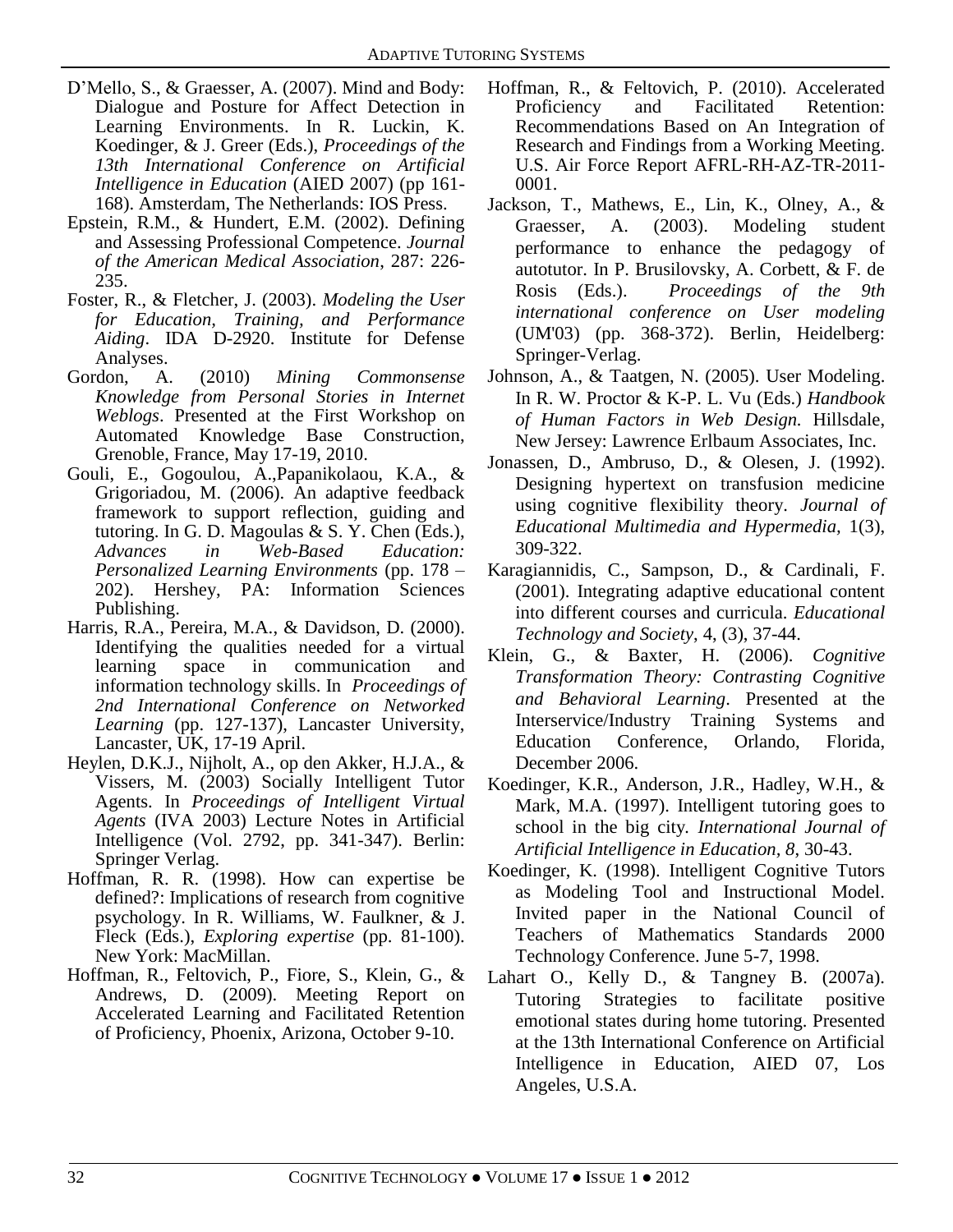- Lahart O., Kelly D., & Tangney B. (2007b). Towards Personalised Support for Home Tutors: Identification of Tutoring Rules. Presented at the World Conference on Educational Multimedia, Hypermedia and Telecommunications, EdMedia 2007, Vancouver, Canada.
- Laurillard, D. Stratfold, M., Luckin, R., Plowman, L., & Taylor, J. (2000). Affordances for learning in a non-linear narrative medium. *Journal of Interactive Media in Education,* 15 August 2000.
- Lepper, M.R., Woolverton, M., Mumme, D.L., & Gurtner, J. (1993). Motivational techniques of expert human tutors: Lessons for the design of computer-based tutors. In S. P. Lajoie & S. J. Derry (Eds.), *Computers as cognitive tools* (pp. 75-105). Hillsdale, NJ: Lawrence Erlbaum Associates, Inc.
- Lepper, M. R., Drake, M., & O'Donnell-Johnson, T.M. (1997). Scaffolding techniques of expert human tutors. In K. Hogan & M. Pressley (Eds.), *Scaffolding student learning: Instructional approaches and issues* (pp. 108-144). New York: Brookline Books.
- Lepper, M., & Woolverton, M. (2002). The Wisdom of Practice: Lessons Learned from the Study of Highly Effective Tutors. In J. Aronson (Ed.), *Improving academic achievement: impact of psychological factors on education* (pp. 135- 158). New York: Academic Press.
- Linnenbrink, E. A., & Pintrich, P. R. (2002). Motivation as an enabler for academic success. *School Psychology Review, 31*, 313-327.
- Loll, F., Pinkwart, N., Scheuer, O., & McLaren, B. M. (2009). Towards a flexible intelligent tutoring system for argumentation. In *Proceedings of the 9th IEEE International Conference on Advanced Learning Technologies* (pp. 647–648). Los Alamitos: IEEE Computer Society.
- Moon, S., Birchall, D., Williams, S., & Vrasidas, C. (2005). Developing design principles for an elearning programme for SME managers to support accelerated learning at the workplace. *Journal of Workplace Learning, 17*, (5/6), 370- 384.
- Murray, T., & Arroyo, I. (2003). Toward an operational definition of the zone of proximal development for adaptive instructional software. *Proceedings of Cognitive Science.* Boston, MA., July 2003.
- National Research Council. (2005). *How Students Learn: History, Mathematics, and Science in the Classroom. Committee on How People Learn, A Targeted Report for Teachers*, M.S. Donovan & J.D. Bransford, Eds., Division of Behavioral and Social Sciences and Education. Washington, DC: The National Academies Press.
- Neji, M., & Ben Ammar, M. (2007). Agent-based Collaborative Affective e-Learning Framework. *Electronic Journal of e-Learning, 5*(2), 123 – 134.
- Picard, R.W., Papert, S., Bender, W., Blumberg, B., Breazeal, C., Cavallo, D., Machover, T., Resnick, M., Roy, D., & Strohecker, C. (2004). Affective learning—a manifesto. *BT Technology Journal, 22*(4).
- Picard, R. (2006). *Building an Affective Learning Companion*. Keynote address at the 8th International Conference on Intelligent Tutoring Systems. Jhongli, Taiwan.
- Richardson, J. C., & Swan, K. (2003). Examining Social presence in Online Courses in Relation to Students' Perceived Learning and Satisfaction. *Journal of Asynchronous Learning Networks, 7*  $(1): 68 - 88.$
- Salas, E., Rosen, M.A., Held, J.D., & Weissmuller, J.J. (2009). Performance measurement in simulation-based training: A review and best practices. Simulation and Gaming: *An Interdisciplinary Journal*, *40*(3), 328–376.
- Schön, D.A. (1983). *The reflective practitioner: How professionals think in action*. New York, NY: Basic Books.
- Sessink, O., Beeftink, H., Tramper, J., & Hartog, R. (2007). Proteus: A Lecturer-Friendly Adaptive Tutoring System. *Journal of Interactive Learning Research, 18*(4), 533-554.
- Sottilare, R. (2010). Toward the Development of an Intelligent Tutoring System for Distributed Team Training through Passive Sensing. In V. Aleven, J. Kay, & J. Mostow (Eds.), *Proceedings of the 10th International Conference on Intelligent Tutoring Systems (ITS '10), LNCS* (Vol. 6095, pp. 411-413). Berlin: Springer.
- Sottilare, R., & Proctor, M. (2012). Passively classifying student mood and performance within intelligent tutoring systems (ITS). *Educational Technology Journal and Society, 15* (2).